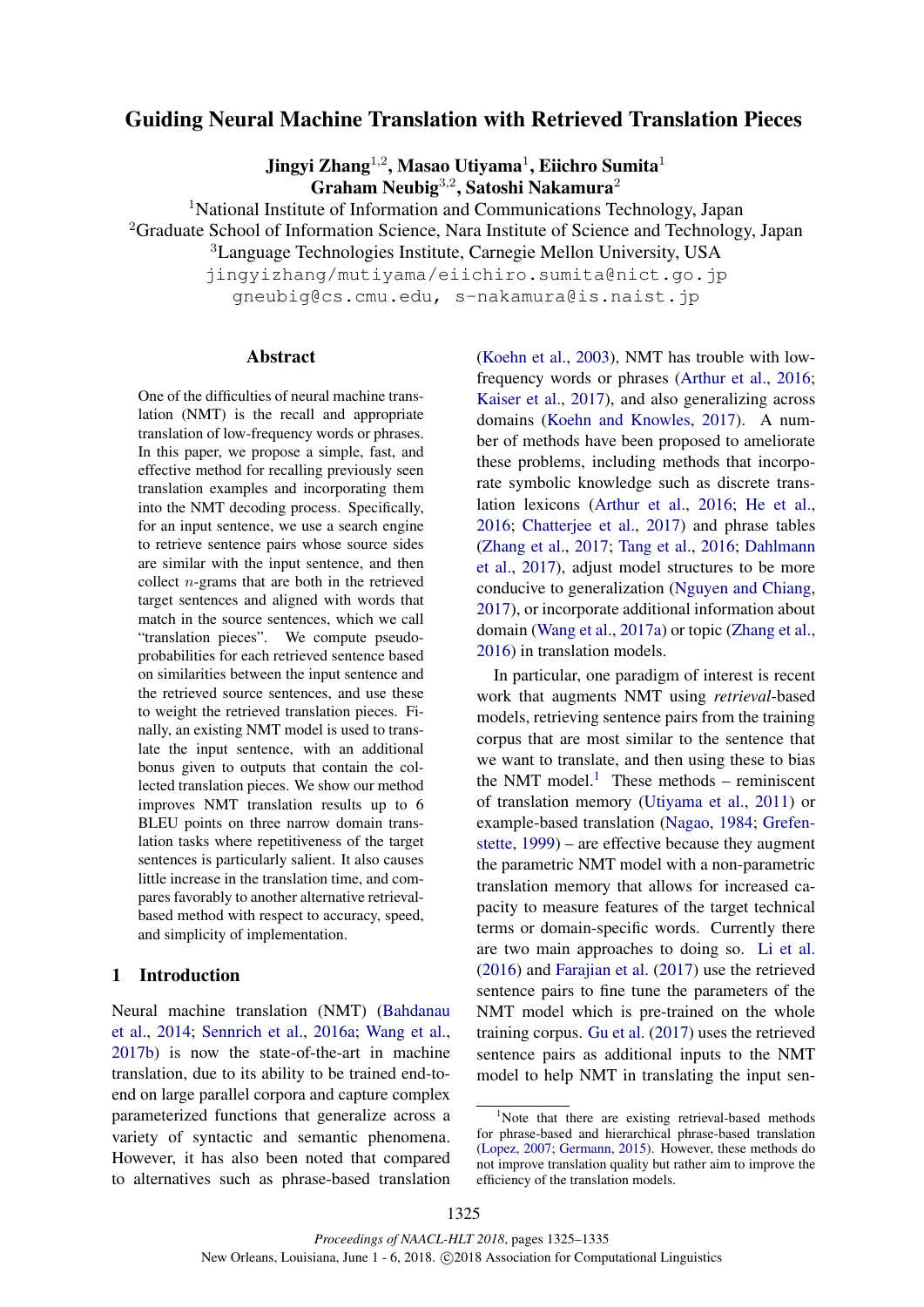

Figure 1: A word-aligned sentence pair retrieved for an input sentence. Red words are unedited words obtained by computing the edit distance between the input sentence and the retrieved source sentence. The blue part of the retrieved target sentence is collected as translation pieces for the input sentence. The target word "Umschlagsanlagen" is split into "Um@@", "schlags@@" and "anlagen" by byte pair encoding.

tence. While both of these paradigms have been proven effective, they both add significant complexity and computational/memory cost to the decoding process, and also to the training procedure. The first requires the running of several training iterations and rolling back of the model, which is costly at test time, and the second requires entirely changing the model structure which requires training the model separately, and also increases testtime computational cost by adding additional encoders.

In this paper, we propose a simple and efficient model for using retrieved sentence pairs to guide an existing NMT model at test time. Specifically, the model collects  $n$ -grams occurring in the retrieved target sentences that also match words that overlap between the input and retrieved source sentences, which we will refer to as "translation pieces" (e.g., in Figure 1, the blue part of the retrieved target sentence is collected as translation pieces for the input sentence). The method then calculates a pseudo-probability score for each of the retrieved example sentence pairs and weights the translation pieces according to this value. Finally, we up-weight NMT outputs that contain the collected translation pieces. Unlike the previous methods, this requires no change of the underlying NMT model and no updating of the NMT parameters, making it both simple and efficient to apply at test time.

We show our method improved NMT translation results up to 6 BLEU points on three translation tasks and caused little increase in the translation time. Further, we find that accuracies are comparable with the model of Gu et al. (2017), despite being significantly simpler to implement and faster at test time.

# 2 Attentional NMT

Our baseline NMT model is similar to the attentional model of Bahdanau et al. (2014), which includes an encoder, a decoder and an attention (alignment) model. Given a source sentence  $X = \{x_1, ..., x_L\}$ , the encoder learns an annotation  $h_i = \left[\vec{h}_i; \vec{h}_i\right]$  for  $x_i$  using a bi-directional recurrent neural network.

The decoder generates the target translation from left to right. The probability of generating next word  $y_t$  is,<sup>2</sup>

$$
P_{NMT}(y_t|y_1^{t-1}, X) = softmax(g(y_{t-1}, z_t, c_t))
$$
\n(1)

where  $z_t$  is a decoding state for time step  $t$ , computed by,

$$
z_t = f(z_{t-1}, y_{t-1}, c_t)
$$
 (2)

 $c_t$  is a source representation for time  $t$ , calculated as,

$$
c_t = \sum_{i=1}^{L} \alpha_{t,i} \cdot h_i \tag{3}
$$

where  $\alpha_{t,i}$  scores how well the inputs around position  $i$  and the output at position  $t$  match, computed as,

$$
\alpha_{t,i} = \frac{\exp(a(z_{t-1}, h_i))}{\sum\limits_{j=1}^{L} \exp(a(z_{t-1}, h_j))}
$$
(4)

The standard decoding algorithm for NMT is beam search. That is, at each time step  $t$ , we keep  $n$ -best hypotheses. The probability of a complete

 $^{2}g$ , f and a in Equation 1, 2 and 4 are nonlinear, potentially multi-layered, functions.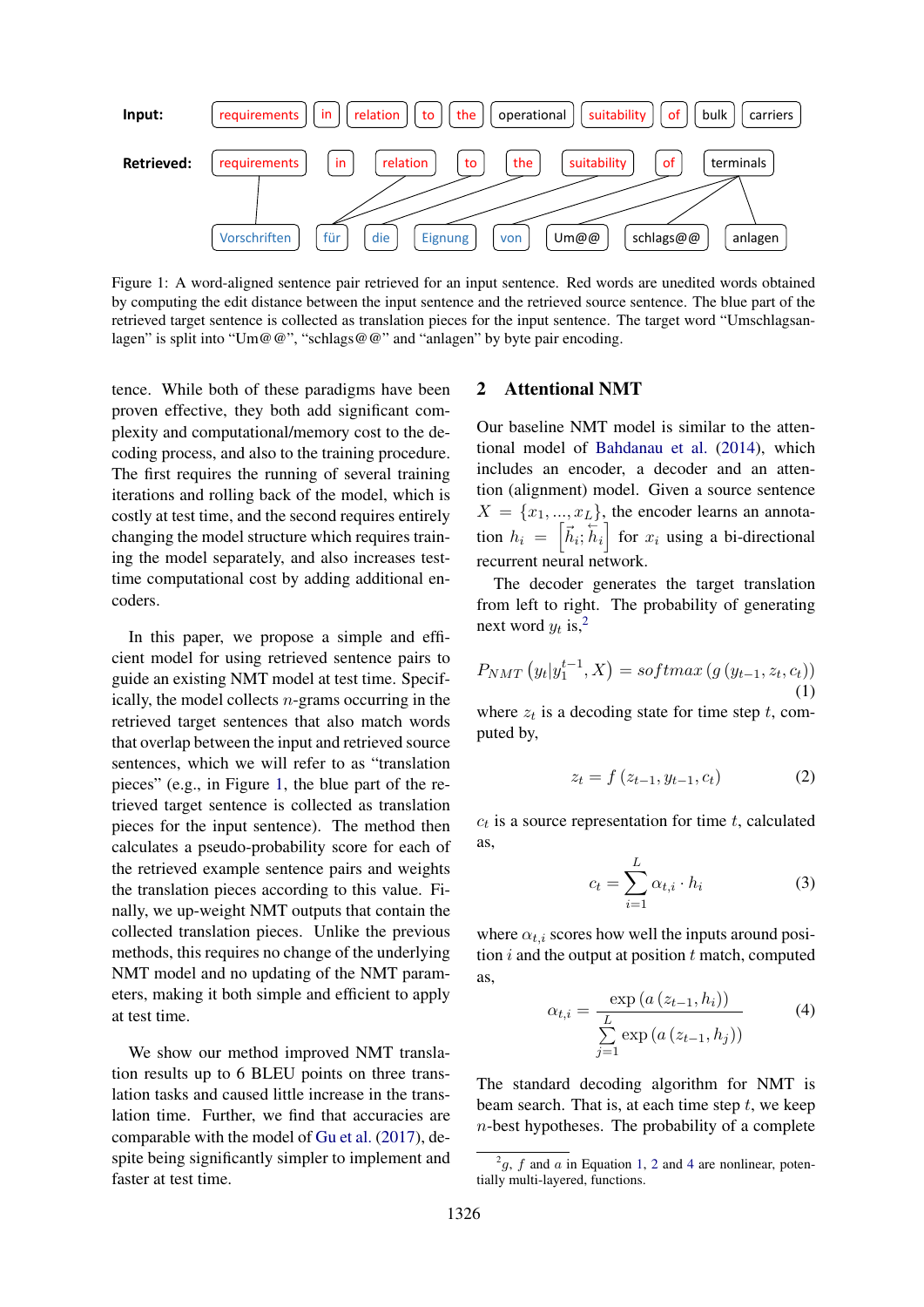hypothesis is computed as,

$$
\log P_{NMT}(Y|X) = \sum_{t=1}^{|Y|} \log P_{NMT}(y_t|y_1^{t-1}, X)
$$
\n(5)

Finally, the translation score is normalized by sentence length to avoid too short outputs.

$$
\log S_{NMT}\left(Y|X\right) = \frac{\log P_{NMT}\left(Y|X\right)}{|Y|} \qquad (6)
$$

# 3 Guiding NMT with Translation Pieces

This section describes our approach, which mainly consists of two parts:

- 1. retrieving candidate translation pieces from a parallel corpus for the new source sentence that we want to translate, and then
- 2. using the collected translation pieces to guide an existing NMT model while translating this new sentence.

At training time, we first prepare the parallel corpus that will form our database used in the retrieval of the translation pieces. Conceivably, it could be possible to use a different corpus for translation piece retrieval and NMT training, for example when using a separate corpus for domain adaptation, but for simplicity in this work we use the same corpus that was used in NMT training. As pre-processing, we use an off-the-shelf word aligner to learn word alignments for the parallel training corpus.

#### 3.1 Retrieving Translation Pieces

At test time we are given an input sentence X. For this  $X$ , we first use the off-the-shelf search engine Lucene to search the word-aligned parallel training corpus and retrieve  $M$  source sentences  $\{X^m : 1 \leq m \leq M\}$  that are similar to X.  $Y^m$ indicates the target sentence that corresponds to source sentence  $X^m$  and  $\mathcal{A}^m$  is word alignments between  $X^m$  and  $Y^m$ .

For each retrieved source sentence  $X^m$ , we compute its edit distance with X as  $d(X, X^m)$ using dynamic programming. We record the unedited words in  $X^m$  as  $\mathcal{W}^m$ , and also note the words in the target sentence  $Y^m$  that correspond to source words in  $\mathcal{W}^m$ , which we can presume are words that will be more likely to appear in the translated sentence for  $X$ . According to Algorithm 1, we collect *n*-grams (up to 4-grams) from

| $n$ -grams                   |                |
|------------------------------|----------------|
| Vorschriften für die Eignung | Yes            |
| die Eignung von              | Yes            |
| von Um@@ schlags@@ anlagen   | N <sub>0</sub> |
| Um@@ schlags@@ anlagen       | Nο             |

Table 1: Examples of the collected translation pieces.

the retrieved target sentence  $Y^m$  as possible translation pieces  $G_X^m$  for  $X$ , using word-level alignments to select  $n$ -grams that are related to  $X$  and discard *n*-grams that are not related to  $X$ . The final translation pieces  $G_X$  collected for X are computed as, $3$ 

$$
G_X = \bigcup_{m=1}^{M} G_X^m \tag{7}
$$

Table 1 shows a few  $n$ -gram examples contained in the retrieved target sentence in Figure 1 and whether they are included in  $G_X^m$  or not. Because the retrieved source sentence in Figure 1 is highly similar with the input sentence, the translation pieces collected from its target side are highly likely to be correct translation pieces of the input sentence. However, when a retrieved source sentence is not very similar with the input sentence (e.g. only one or two words match), the translation pieces collected from its target side will be less likely to be correct translation pieces for the input sentence.

We compute a score for each  $u \in G_X$  to measure how likely it is a correct translation piece for  $X$  based on sentence similarity between the retrieved source sentences and the input sentence as following,

$$
S\left(u, X, \bigcup_{m=1}^{M} \{(X^m, G_X^m)\}\right)
$$
  
= 
$$
\max_{1 \le m \le M \wedge u \in G_X^m} simi(X, X^m)
$$
 (8)

where  $simi(X, X^m)$  is the sentence similarity computed as following (Gu et al., 2017),

$$
simi(X, X^m) = 1 - \frac{d(X, X^m)}{\max(|X|, |X^m|)} \quad (9)
$$

<sup>&</sup>lt;sup>3</sup>Note that the extracted translation pieces are target phrases, but the target words contained in one extracted translation piece may be aligned to discontiguous source words, which is different from how phrase-based translation extracts phrase-based translation rules.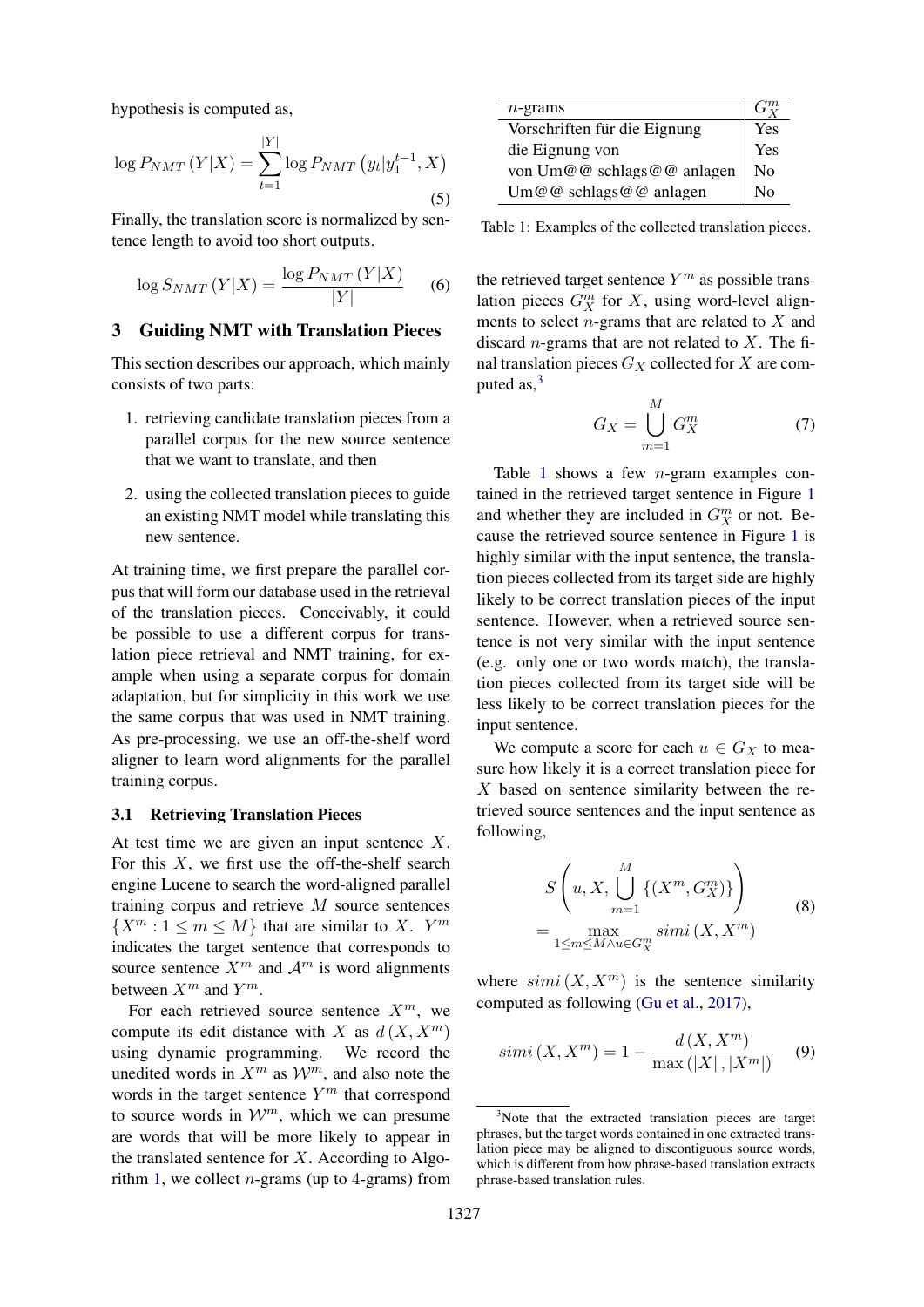Algorithm 1 Collecting Translation Pieces **Require:**  $X = x_1^L$ ,  $X^m = k_1^{L'}$ ,  $Y^m = v_1^{L''}$ ,  $\mathcal{A}^m$ ,  $\mathcal{W}^m$ Ensure:  $G_X^m$  $G_X^m = \emptyset$ for  $i=1$  to  $L''$  do for  $j=i$  to  $L''$  do if  $j - i = 4$  then break if  $\exists p : (p, j) \in \mathcal{A}^m \land p \notin \mathcal{W}^m$  then break add  $v_i^j$  $i$  into  $G_X^m$ 



Figure 2: A simple demonstration of adding rewards for matched translation pieces into the NMT output layer.

# 3.2 Guiding NMT with Retrieved Translation Pieces

In the next phase, we use our NMT system to translate the input sentence. Inspired by Stahlberg et al.  $(2017)$  which rewards *n*-grams from syntactic translation lattices during NMT decoding, we add an additional reward for  $n$ -grams that occur in the collected translation pieces. That is, as shown in Figure 2, at each time step  $t$ , we update the probabilities over the output vocabulary and increase the probabilities of those that result in matched n-grams according to

$$
\log S_{NMT\_updated}(y_t|y_1^{t-1}, X) = \log P_{NMT}(y_t|y_1^{t-1}, X) + \lambda \sum_{n=1}^{4} \delta \left( y_{t-n+1}^t, X, \bigcup_{m=1}^{M} \{ (X^m, G_X^m) \} \right), \tag{10}
$$

where  $\lambda$  can be tuned on the development set and  $\delta(\cdot)$  is computed as Equation 8 if  $y_{t-n+1}^t \in G_X$ , otherwise  $\delta(\cdot) = 0$ .

To implement our method, we use a dictionary

Algorithm 2 Guiding NMT by Translation Pieces **Require:** Output layer  $\log P_{NMT}(y_t|y_1^{t-1}, X)$ ,  $\mathcal{L}_X, \mathcal{D}_X$ Ensure: Updated output layer for u in  $\mathcal{L}_X$  do  $\log P_{NMT}\left(u|y_1^{t-1},X\right)+=\lambda \mathcal{D}_X\left(u\right)$ for  $i = 1$  to 3 do if  $t - i < 1$  then break if  $y_{t-i}^{t-1}, u \notin \mathcal{D}_X$  then break  $\log P_{NMT}\left(u|y_1^{t-1},X\right) + \geq \lambda \mathcal{D}_X\left(y_{t-i}^{t-1},u\right)$ 

 $\mathcal{D}_X$  to store translation pieces  $G_X$  and their scores for each input sentence  $X$ . At each time step  $t$ , we update the output layer probabilities by checking  $\mathcal{D}_X$ . However, it is inefficient to traverse all target words in the vocabulary and check whether they belong to  $G_X$  or not, because the vocabulary size is large. Instead, we only traverse target words that belong to  $G_X$  and update the corresponding output probabilities as shown in Algorithm 2. Here,  $\mathcal{L}_X$ is a list that stores 1-grams contained in  $G_X$ <sup>4</sup>.

As we can see, our method only up-weights NMT outputs that match the retrieved translation pieces in the NMT output layer. In contrast, Li et al. (2016) and Farajian et al. (2017) use the retrieved sentence pairs to run additional training iterations and fine tune the NMT parameters for each input sentence; Gu et al. (2017) runs the NMT model for each retrieved sentence pair to obtain the NMT encoding and decoding information of the retrieved sentences as key-value memory to guide NMT for translating the new input sentence. Compared to their methods, our method adds little computational/memory cost and is simple to implement.

#### 4 Experiment

#### 4.1 Settings

Following Gu et al. (2017), we use version 3.0 of the JRC-Acquis corpus for our translation experiments. The JRC-Acquis corpus contains the total body of European Union (EU) law applicable in the EU Member States. It can be used as a narrow domain to test the effectiveness of our proposed method. We did translation experiments on three

<sup>&</sup>lt;sup>4</sup>Note that our method does not introduce new states during decoding, because the output layer probabilities are simply updated based on history words and the next word.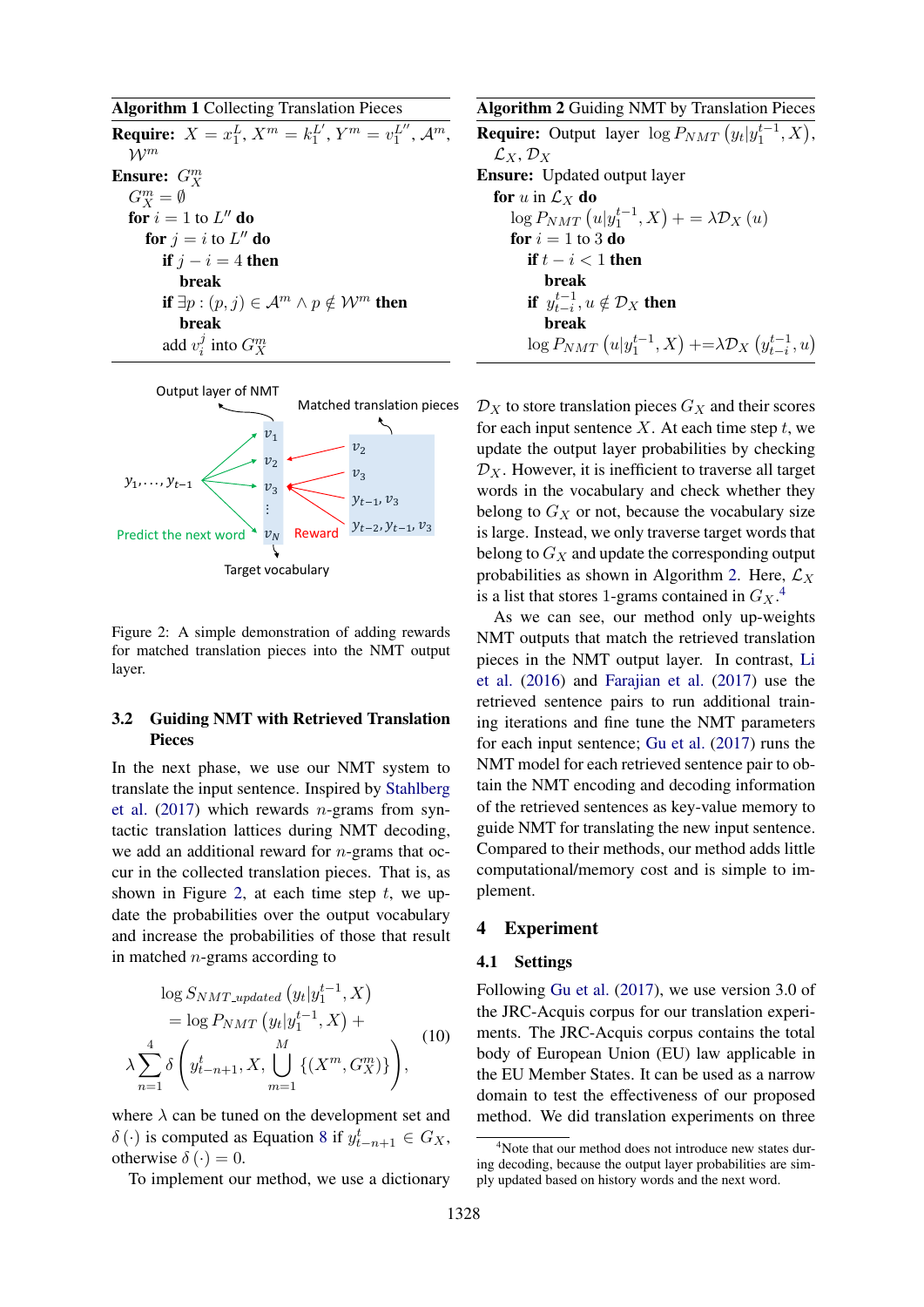|      |             | en-de       |               | en-fr       |               | en-es       |               |
|------|-------------|-------------|---------------|-------------|---------------|-------------|---------------|
|      |             | <b>BLEU</b> | <b>METEOR</b> | <b>BLEU</b> | <b>METEOR</b> | <b>BLEU</b> | <b>METEOR</b> |
| dev  | <b>NMT</b>  | 44.08       | 36.69         | 57.26       | 43.51         | 55.76       | 42.53         |
|      | Ours        | 50.81       | 39.50         | 62.60       | 45.83         | 60.51       | 44.58         |
| test | <b>NMT</b>  | 43.76       | 36.57         | 57.67       | 43.66         | 55.78       | 42.55         |
|      | <b>Ours</b> | 50.15       | 39.18         | 63.27       | 46.24         | 60.54       | 44.64         |

Table 2: Translation results.

|                     |       | en-de en-fr en-es |       |
|---------------------|-------|-------------------|-------|
| <b>TRAIN</b>        |       | 674K 665K 663K    |       |
| <b>DEV</b>          |       | 1,636 1,733 1,662 |       |
| <b>TEST</b>         | 1,689 | 1,710             | 1.696 |
| Average Length   31 |       | 29                | 29    |

Table 3: Data sets. The last line is the average length of English sentences.

directions: English-to-German (en-de), Englishto-French (en-fr) and English-to-Spanish (en-es).

We cleaned the data by removing repeated sentences and used the train-truecaser.perl script from Moses (Koehn et al., 2007) to truecase the corpus. Then we selected 2000 sentence pairs as development and test sets, respectively. The rest was used as the training set. We removed sentences longer than 80 and 100 from the training and development/test sets respectively. The final numbers of sentence pairs contained in the training, development and test sets are shown in Table 3. <sup>5</sup> We applied *byte pair encoding* (Sennrich et al., 2016b) and set the vocabulary size to be 20K.

For translation piece collection, we use GIZA++ (Och and Ney, 2003) and the grow-diag-final-and heuristic (Koehn et al., 2003) to obtain symmetric word alignments for the training set.

We trained an attentional NMT model as our baseline system. The settings for NMT are shown in Table 4. We also compared our method with the search engine guided NMT model (SGNMT, Gu et al. (2017)) in Section 4.5.

| Word embedding        | 512    |
|-----------------------|--------|
| <b>GRU</b> dimension  | 1024   |
| Optimizer             | adam   |
| Initial learning rate | 0.0001 |
| Beam size             | 5      |

Table 4: NMT settings.

|      |            | en-de en-fr |             | en-es   |
|------|------------|-------------|-------------|---------|
| dev  | <b>NMT</b> | 1.000       | 0.990       | 0.997   |
|      | Ours       | 1.005 0.991 |             | - 1.001 |
| test | <b>NMT</b> |             | 0.995 0.990 | 0.990   |
|      | Ours       |             | 1.004 0.989 | 0.993   |

Table 5: Ratio of translation length to reference length.

For each input sentence, we retrieved 100 sentence pairs from the training set using Lucene as our preliminary setting. We analyze the influence of the retrieval size in Section 4.4. The weights of translation pieces used in Equation 10 are tuned on the development set for different language pairs, resulting in weights of 1.5 for en-de and en-fr, and a weight of 1 for en-es.

#### 4.2 Results

Table 2 shows the main experimental results. We can see that our method outperformed the baseline NMT system up to 6 BLEU points. As large BLEU gains in neural MT can also often be attributed to changes in output length, we examined the length (Table 5) and found that it did not influence the translation length significantly.

In addition, it is of interest whether how well the retrieved sentences match the input influences the search results. We measure the similarity between a test sentence X and the training corpus  $D_{train}$ by computing the sentence similarities between  $X$ and the retrieved source sentences as

$$
simi(X, D_{train}) = \max_{1 \le m \le M} simi(X, X^m).
$$
\n(11)

The similarity between the test set  $D_{test}$  and the training corpus  $D_{train}$  is measured as,

$$
simi(D_{test}, D_{train}) = \frac{\sum_{X \in D_{test}} simi(X, D_{train})}{|D_{test}|}
$$
\n(12)

Our analysis demonstrated that, expectedly, the performance of our method is highly influenced by the similarity between the test set and the training set. We divided sentences in the test set into two

<sup>&</sup>lt;sup>5</sup>We put the datasets used in our experiments on Github https://github.com/jingyiz/Data-sampled-preprocessed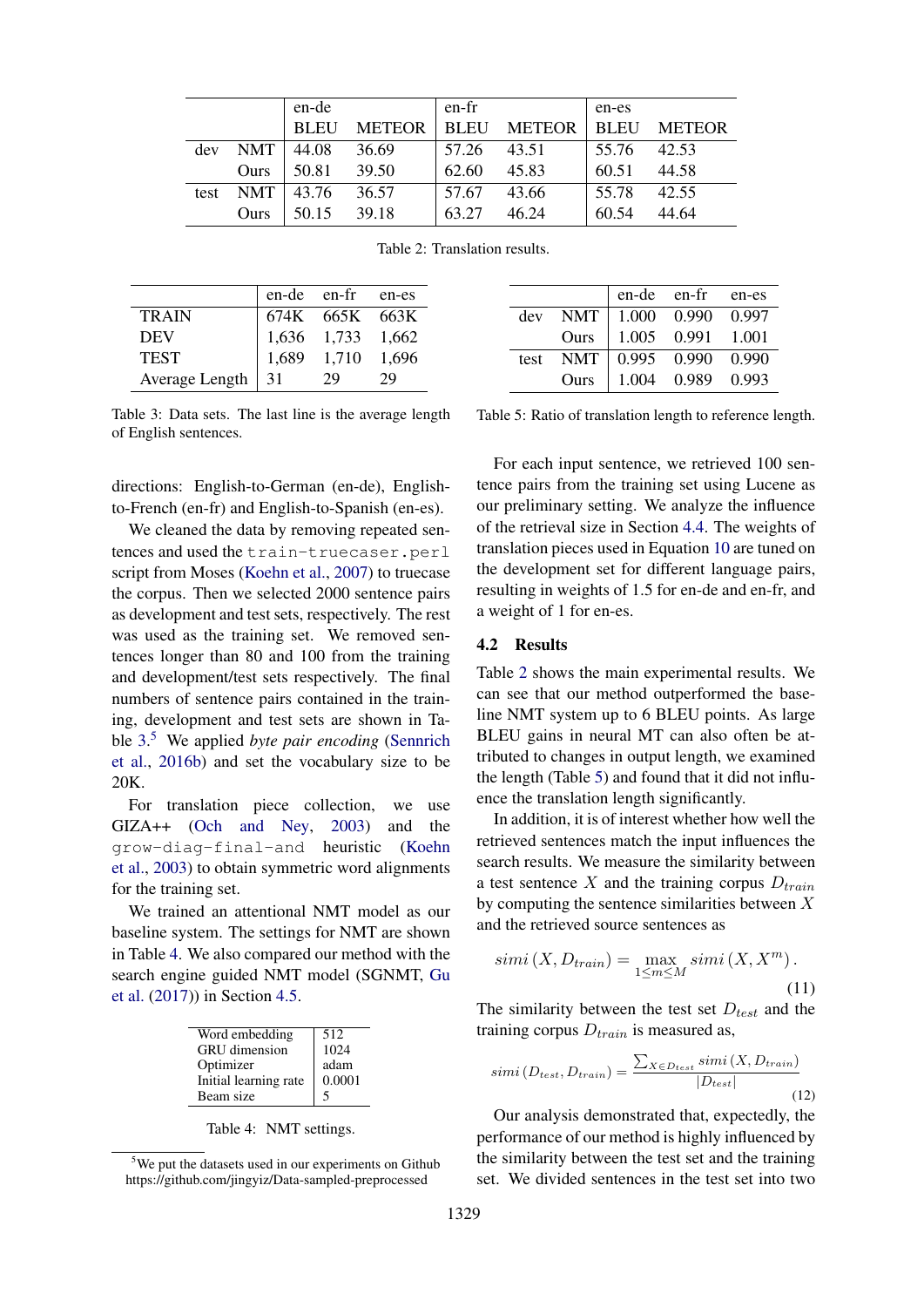|                          | whole half-H half-L |      |
|--------------------------|---------------------|------|
| en-de   $0.56$           | 0.80                | 0.32 |
| en-fr $\vert 0.57 \vert$ | 0.81                | 0.33 |
| en-es $\vert 0.57$       | 0.81                | 0.32 |

Table 6: Similarities between the training set and the whole/divided test sets.

|       |            | whole | half-H | half-L |
|-------|------------|-------|--------|--------|
| en-de | <b>NMT</b> | 43.76 | 60.93  | 32.25  |
|       | Ours       | 50.15 | 73.26  | 34.28  |
| en-fr | <b>NMT</b> | 57.67 | 72.64  | 47.38  |
|       | Ours       | 63.27 | 82.76  | 49.81  |
| en-es | <b>NMT</b> | 55.78 | 69.32  | 46.26  |
|       | Ours       | 60.54 | 78.37  | 47.93  |

Table 7: Translation results (BLEU) for the whole/divided test sets.

parts: half has higher similarities with the training corpus (half-H) and half has lower similarities with the training corpus (half-L). Table 6 shows the similarity between the training corpus and the whole/divided test sets. Table 7 shows translation results for the whole/divided test sets. As we can see, NMT generally achieved better BLEU scores for half-H and our method improved BLEU scores for half-H much more significantly than for half-L, which shows our method can be quite useful for narrow domains where similar sentences can be found.

We also tried our method on WMT 2017 English-to-German News translation task. However, we did not achieve significant improvements over the baseline attentional NMT model, likely because the test set and the training set for the WMT task have a relatively low similarity as shown in Table 8 and hence few useful translation pieces can be retrieved for our method. In contrast, the JRC-Acquis corpus provides test sentences that have much higher similarities with the training set, i.e., much more and longer translation pieces exist.

To demonstrate how the retrieved translation pieces help NMT to generate appropriate outputs, Figure 3 shows an input sentence with reference, the retrieved sentence pair with the highest sentence similarity and outputs by different systems for this input sentence with detailed scores: log NMT probabilities for each target word in  $T_1$  and  $T_2$ ; scores for matched translation pieces contained in  $T_1$  and  $T_2$ . As we can see, NMT as-

|            |      | WMT     |      | JRC-Acquis |
|------------|------|---------|------|------------|
| Similarity | Sent | Percent | Sent | Percent    |
| [0, 0.1)   | 0    | $0\%$   | 4    | $0.2\%$    |
| [0.1, 0.2) | 415  | 13.8%   | 141  | 8.3%       |
| [0.2, 0.3) | 1399 | 46.5%   | 238  | 14.0%      |
| [0.3, 0.4) | 740  | 24.6%   | 194  | 11.4%      |
| [0.4, 0.5) | 281  | 9.3%    | 154  | $9.1\%$    |
| [0.5, 0.6) | 113  | 3.7%    | 156  | $9.2\%$    |
| [0.6, 0.7) | 29   | $0.9\%$ | 157  | $9.2\%$    |
| [0.7, 0.8) | 10   | $0.3\%$ | 156  | $9.2\%$    |
| [0.8, 0.9) | 10   | $0.3\%$ | 252  | 14.9%      |
| [0.9, 1)   | 0    | $0\%$   | 237  | 14.0%      |
|            |      | $0.2\%$ |      | $0\%$      |

Table 8: Statistics for similarities between each test sentence and the training set as computed by Equation 11 for the WMT 2017 en-de task (3004 sentences) and our JRC-Acquis en-de task (1689 sentences).

|      |            | en-de en-fr |                   | en-es   |
|------|------------|-------------|-------------------|---------|
| dev  | <b>NMT</b> |             | 44.08 57.26 55.76 |         |
|      | Ours       | 50.81       | 62.60             | 60.51   |
|      | 1/0 reward |             | 47.70 61.15 58.92 |         |
| test | <b>NMT</b> |             | 43.76 57.67 55.78 |         |
|      | Ours       | 50.15       | 63.27             | 60.54   |
|      | 1/0 reward | 47.13       | 62.14             | - 58.66 |

Table 9: Translation results (BLEU) of 1/0 reward.

signs higher probabilities to the incorrect translation  $T_1$ , even though the retrieved sentence pair whose source side is very similar with the input sentence was used for NMT training.

However,  $T_2$  contains more and longer translation pieces with higher scores. The five translation pieces contained only in  $T_2$  are collected from the retrieved sentence pair shown in Figure 3, which has high sentence similarity with the input sentence. The three translation pieces contained only in  $T_1$  are also translation pieces collected for the input sentence, but have lower scores, because they are collected from sentence pairs with lower similarities with the input sentence. This shows that computing scores for translation pieces based on sentence similarities is important for the performance of our method. If we assign score 1 to all translation pieces contained in  $G_X$ , i.e., use 1/0 reward for translation pieces and non-translation pieces, then the performance of our method decreased significantly as shown in Table 9, but still outperformed the NMT baseline significantly.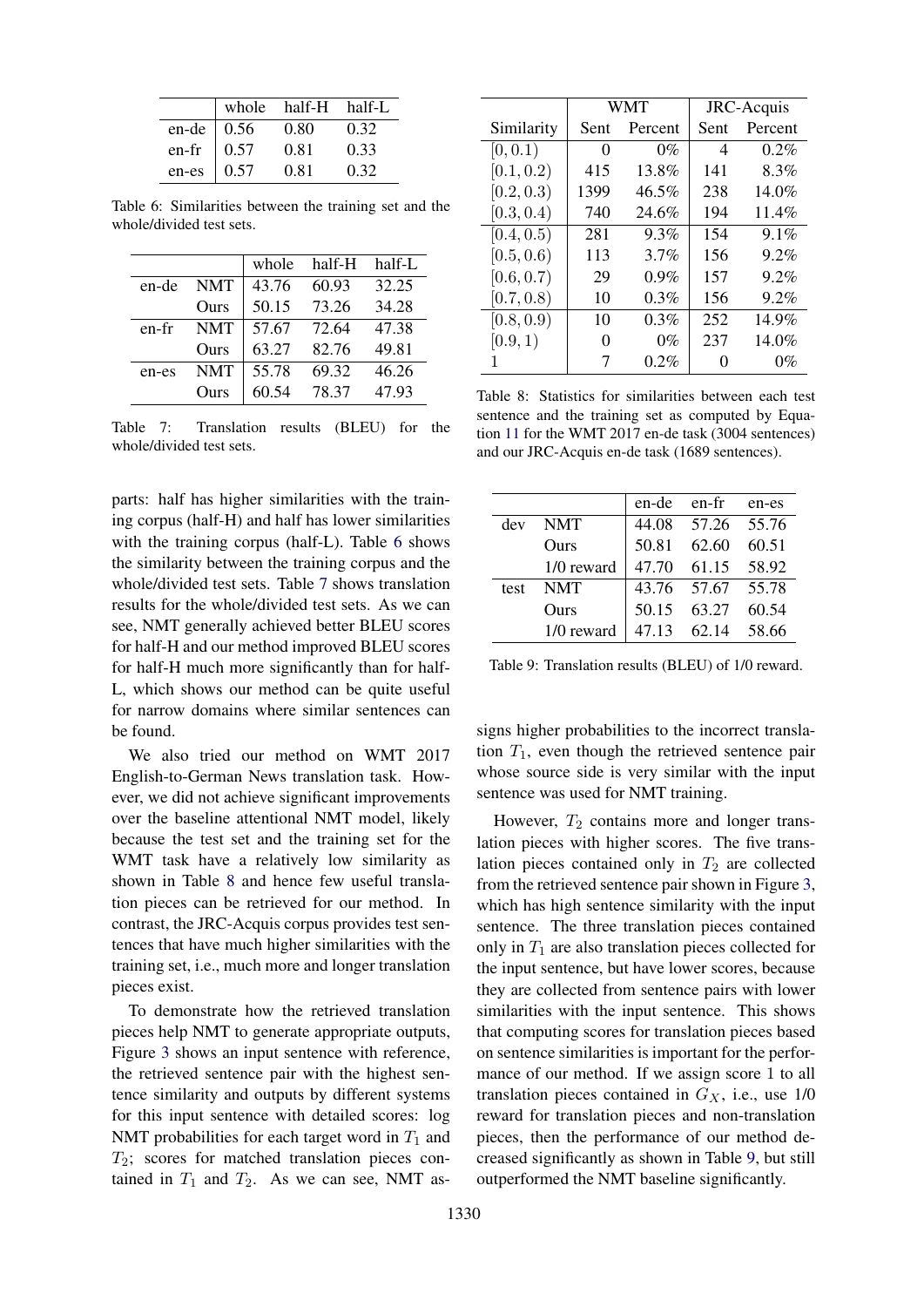| <b>Source</b>      | requirements in relation to the operational suitability of bulk carriers |         |         |                      |         |         |                    |         |          |               |
|--------------------|--------------------------------------------------------------------------|---------|---------|----------------------|---------|---------|--------------------|---------|----------|---------------|
| Reference          | Vorschriften für die betriebliche Eignung von Massen@@ gut@@ schiffen    |         |         |                      |         |         |                    |         |          |               |
| <b>Retrieved</b>   |                                                                          |         |         |                      |         |         |                    |         |          |               |
| Source             | requirements in relation to the suitability of terminals                 |         |         |                      |         |         |                    |         |          |               |
| Reference          | Vorschriften für die Eignung von Um@@ schlags@@ anlagen                  |         |         |                      |         |         |                    |         |          |               |
| <b>Translation</b> |                                                                          |         |         |                      |         |         |                    |         |          |               |
| <b>T1 (NMT)</b>    | Anforderungen                                                            | an      | die     | betriebliche Eignung |         |         | von Massen@@ gut@@ |         | schiffen | $\langle$ /s> |
| <b>NMT scores</b>  | $-0.81$                                                                  | $-0.34$ | $-0.02$ | $-0.69$              | $-0.13$ | $-0.12$ | $-0.33$            | $-0.13$ | $-0.71$  | $-0.01$       |
| <b>Our scores</b>  | 0.16                                                                     | 0.21    | 0.7     | 0.17                 | 0.7     | 0.7     | 0.35               | 0.35    | 0.35     |               |
|                    |                                                                          |         | 0.21    |                      |         | 0.7     |                    |         | 0.35     |               |
|                    |                                                                          |         |         |                      |         |         | 0.35               |         |          |               |
|                    |                                                                          |         |         |                      |         |         |                    | 0.35    |          |               |
|                    |                                                                          | Green   |         |                      |         |         |                    | 0.35    |          |               |
|                    |                                                                          |         |         |                      |         |         |                    |         | 0.35     |               |
|                    |                                                                          |         |         |                      |         |         |                    |         | 0.35     |               |
| T2 (Ours)          | Vorschriften                                                             | für     | die     | betriebliche Eignung |         |         | von Massen@@ gut@@ |         | schiffen | $\langle$ /s> |
| <b>NMT scores</b>  | $-2.71$                                                                  | $-0.72$ | $-0.10$ | $-0.91$              | $-0.13$ | $-0.12$ | $-0.33$            | $-0.12$ | $-0.69$  | $-0.02$       |
| <b>Our scores</b>  | 0.7                                                                      | 0.7     | 0.7     | 0.17                 | 0.7     | 0.7     | 0.35               | 0.35    | 0.35     |               |
|                    |                                                                          | 0.7     |         |                      |         | 0.7     |                    |         | 0.35     |               |
|                    |                                                                          |         | 0.7     |                      |         |         | 0.35               |         |          |               |
|                    |                                                                          |         | 0.7     |                      |         |         |                    | 0.35    |          |               |
|                    |                                                                          |         |         |                      |         |         |                    | 0.35    |          |               |
|                    |                                                                          | Yellow  |         |                      |         |         |                    |         | 0.35     |               |
|                    |                                                                          |         |         |                      |         |         |                    |         | 0.35     |               |

Figure 3: Translation examples. Red scores are log NMT probabilities. Green, yellow and blue scores are scores of matched translation pieces contained only in  $T_1$ , contained only in  $T_2$ , contained in both  $T_1$  and  $T_2$ , respectively.

|       |                  | $\theta$ |      | ◠    |      | 10   | 20   | 50   | 100  |
|-------|------------------|----------|------|------|------|------|------|------|------|
| en-de | NMT              | 5834     | 3193 | 1988 | 1196 | 717  | 370  | 157  | 75   |
|       | Ours             | 5843     | 5433 | 3153 | 1690 | 933  | 458  | 193  | 86   |
|       | Ratio (Ours/NMT) | 1.00     | 1.70 | 1.58 | 1.41 | 1.30 | 1.23 | 1.22 | 1.14 |
| en-fr | NMT              | 6983     | 3743 | 2637 | 1563 | 812  | 493  | 210  | 118  |
|       | Ours             | 7058     | 5443 | 3584 | 1919 | 968  | 581  | 214  | 134  |
|       | Ratio (Ours/NMT) | 1.01     | 1.45 | 1.35 | 1.22 | 1.19 | 1.17 | 1.01 | 1.13 |
| en-es | NMT              | 6500     | 3430 | 2292 | 1346 | 772  | 437  | 182  | 95   |
|       | Ours             | 6516     | 4589 | 2970 | 1652 | 895  | 500  | 196  | 97   |
|       | Ratio (Ours/NMT) | 1.00     | 1.33 | 1.29 | 1.22 | 1.15 | 14   | 1.07 | 1.02 |

Table 10:  $Count_{\gamma}$ 

#### 4.3 Infrequent n-grams

The basic idea of our method is rewarding  $n$ grams that occur in the training set during NMT decoding. We found our method is especially useful to help the translation for infrequent  $n$ -grams. First, we count how many times a target  $n$ -gram  $u$ occurs in the training set  $D_{train}$  as,

$$
Occur(u) = |\{Y : \langle X, Y \rangle \in D_{train} \land u \in uniq(Y)\}|
$$
\n(13)

where  $\text{uniq}(Y)$  is the set of uniq *n*-grams (up to 4-grams) contained in  $Y$ .

Given system outputs  $\{Z^k : 1 \leq k \leq K\}$  for the test set  $\{X^k : 1 \leq k \leq K\}$  with reference  $\{Y^k : 1 \leq k \leq K\}$ , we count the number of correctly translated *n*-grams that occur  $\gamma$  times in the training set as,

$$
Count_{\gamma} = \sum_{k=1}^{K} \left| \psi \left( \gamma, Z^{k}, Y^{k} \right) \right| \qquad (14)
$$

where

$$
\psi\left(\gamma, Z^k, Y^k\right) =
$$
\n
$$
\left\{u : u \in \left(\text{uniq}\left(Z^k\right) \cap \text{uniq}\left(Y^k\right)\right) \land Occur\left(u\right) = \gamma\right\}
$$
\n(15)

Table 10 shows  $Count_{\gamma}$  for different system outputs. As we can see, our method helped little for the translation of  $n$ -grams that do not occur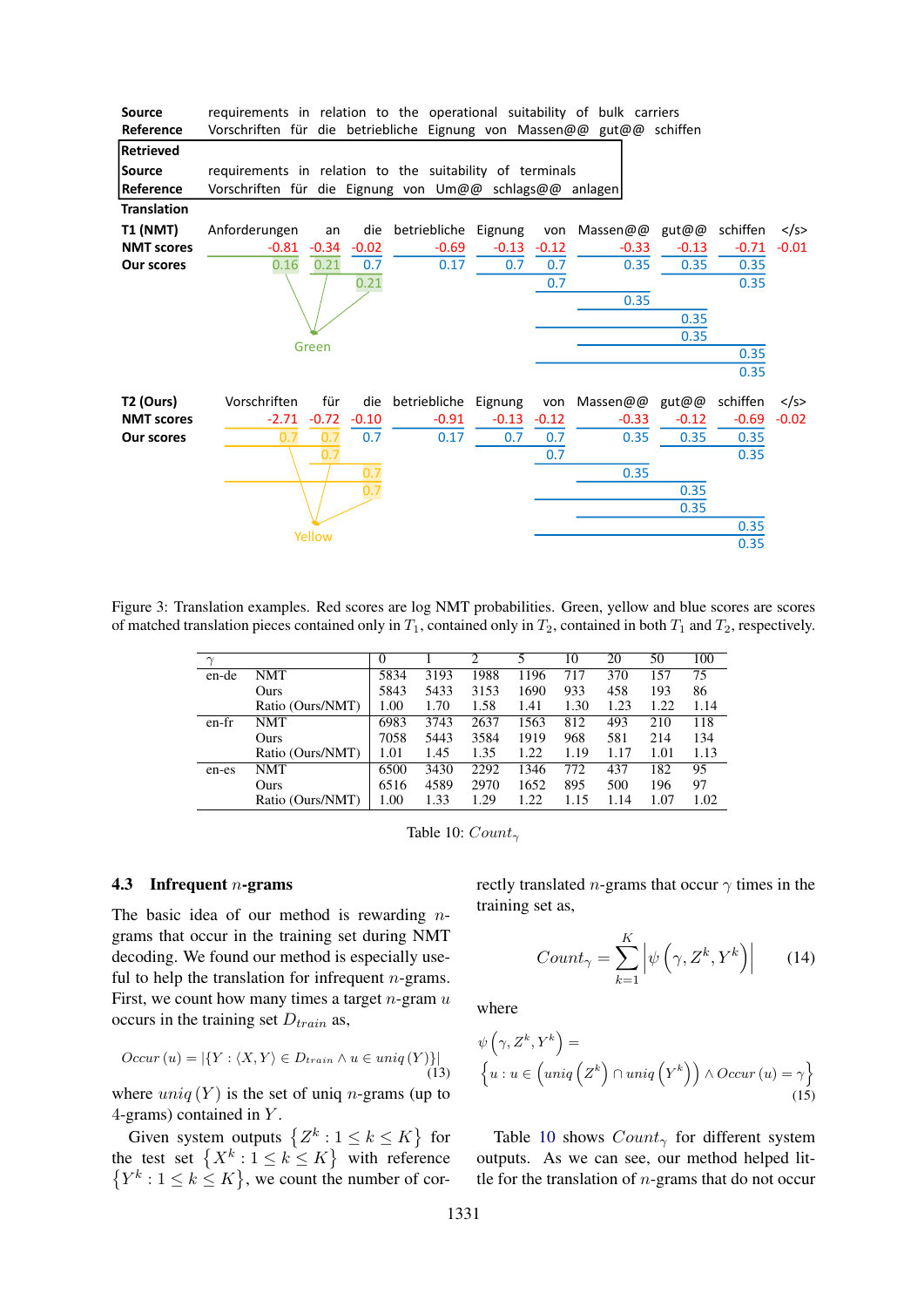|                         | en-de en-fr |                         | en-es |
|-------------------------|-------------|-------------------------|-------|
| Base NMT decoding       |             | $0.215$ $0.224$ $0.227$ |       |
| Search engine retrieval |             | 0.016 0.017 0.016       |       |
| TP collection           |             | $0.521$ $0.522$ $0.520$ |       |
| Our NMT decoding        |             | 0.306 0.287 0.289       |       |

Table 11: Translation time (seconds).



Figure 4: Translation piece collection time (seconds) with different search engine retrieval sizes.

in the training set, which is reasonable because we only reward  $n$ -grams that occur in the training set. However, our method helped significantly for the translation of  $n$ -grams that do occur in the training set but are infrequent (occur less than 5 times). As the frequency of  $n$ -grams increases, the improvement caused by our method decreased. We analyze that the reason why our method is especially helpful for infrequent  $n$ -grams is that NMT is trained on the whole training corpus for maximum likelihood and tends to generate more frequent n-grams while our method computes scores for the collected translation pieces based on sentence similarities and does not prefer more frequent n-grams. Table 11: Translation time (seconds).<br>
0.2<br>
0.6<br>
0.4<br>
0.5<br>
0.4<br>
0.5<br>
1.2<br>
1.2<br>
1.3<br>
1.2<br>
1.3<br>
1.2<br>
1.3<br>
1.2<br>
1.2<br>
1.3<br>
1.2<br>
1.3<br>
1.2<br>
1.2<br>
1.3<br>
1.2<br>
1.3<br>
1.4<br>
1.4<br>
1.2<br>
1.3<br>
1.4<br>
1.2<br>
1.2<br>
1.2<br>
1.3<br>
1.4<br>
1.3<br>
1.3<br>
1.4<br>
1.

#### 4.4 Computational Considerations

Our method only collects translation pieces to help NMT for translating a new sentence and does not influence the training process of NMT. Therefore, our method does not increase the NMT training time. Table 11 shows the average time needed for translating one input sentence in the development set in our experiments. The search engine retrieval and translation piece (TP) collection time is computed on a 3.47GHz Intel Xeon X5690 machine using one CPU. The NMT decoding time is computed using one GPU GeForce GTX 1080.

As we can see, the search engine retrieval time is negligible and the increase of NMT decoding



Figure 5: NMT decoding time (seconds) with different search engine retrieval sizes.



Figure 6: Translation results (BLEU) with different search engine retrieval sizes.

collecting translation pieces needed considerable time, although our implementation was in Python and could potentially be significantly faster in a more efficient programming language. The translation piece collection step mainly consists of two parts: computing the edit distances between the input sentence and the retrieved source sentences using dynamic programming with time complexity  $O(n^2)$ ; collecting translation pieces using Algorithm 1 with time complexity  $O(4n)$ .

We changed the size of sentence pairs retrieved by the search engine and analyze its influence on translation performance and time. Figure 4, 5 and 6 show the translation piece collection time, the NMT decoding time and translation BLEU scores with different search engine retrieval sizes for the en-fr task. As we can see, as the number of retrieved sentences decreased, the time needed by translation piece collection decreased significantly, the translation performance decreased much less significantly and the NMT decoding time is further reduced. In our experiments, 10 is a good setting for the retrieval size, which gave significant BLEU score improvements and caused little increase in the total translation time compared to the NMT baseline.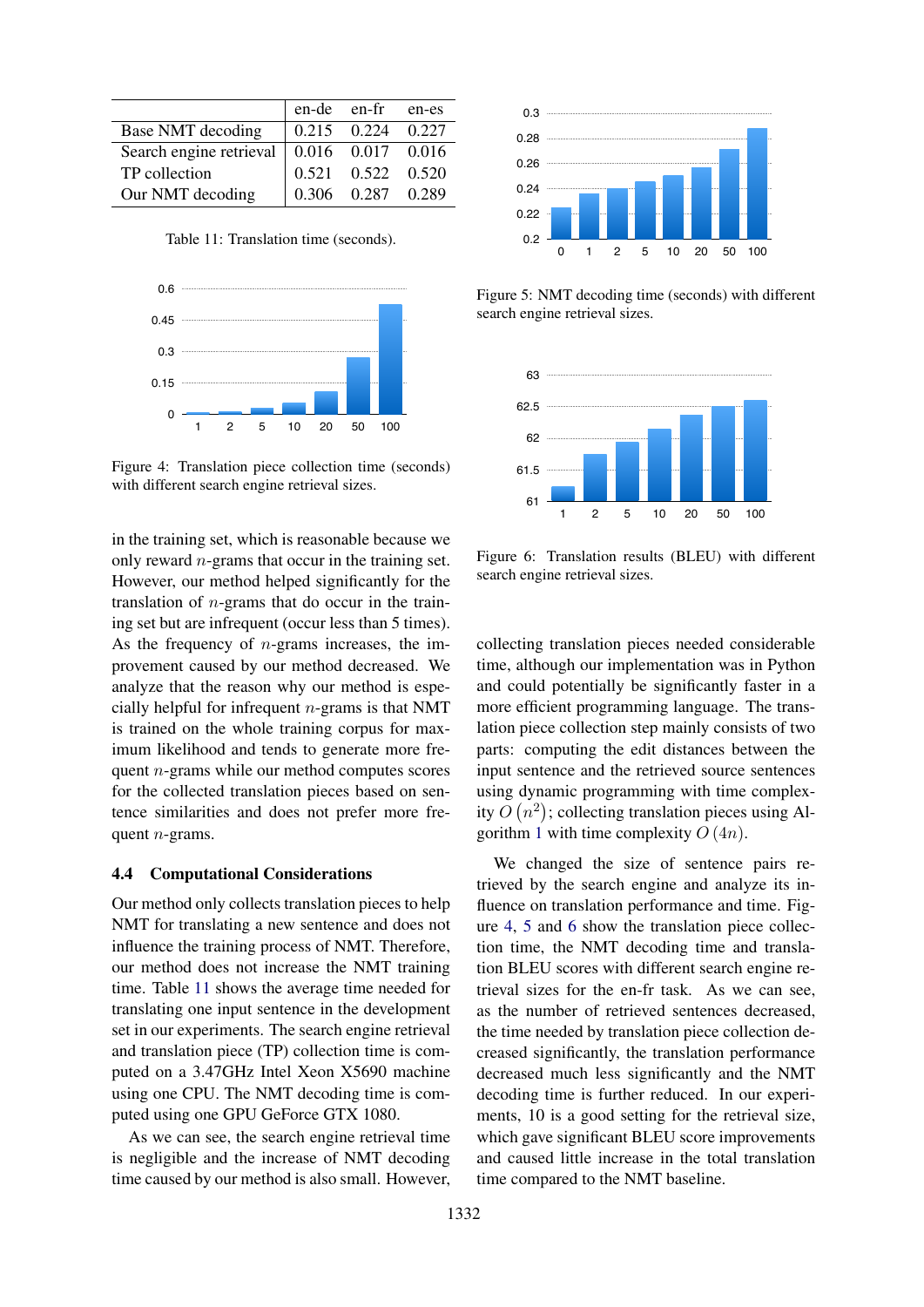|      |                    | en-de | en-fr | en-es |
|------|--------------------|-------|-------|-------|
| dev  | $NMT_{reported}$   | 44.94 | 58.95 | 50.54 |
|      | $SGNMT_{reported}$ | 49.26 | 64.16 | 57.62 |
|      | <b>NMT</b>         | 45.18 | 59.08 | 50.71 |
|      | Ours               | 50.61 | 65.03 | 57.49 |
| test | $NMT_{reported}$   | 43.98 | 59.42 | 50.48 |
|      | $SGNMT_{reported}$ | 48.80 | 64.60 | 57.27 |
|      | <b>NMT</b>         | 44.21 | 59.43 | 50.61 |
|      | Ours               | 50.36 | 65.69 | 57.11 |
|      |                    |       |       |       |

Table 12: Comparison with SGNMT.

#### 4.5 Comparison with SGNMT

We compared our method with the search engine guided NMT (SGNMT) model (Gu et al., 2017). We got their preprocessed datasets and tested our method on their datasets, in order to fairly compare our method with their reported BLEU scores.<sup>6</sup> Table 12 shows the results of their method and our method with the same settings for the baseline NMT system. As we can see, our method generally outperformed their method on the three translation tasks.

Considering the computational complexity, their method also performs search engine retrieval for each input sentence and computes the edit distance between the input sentence and the retrieved source sentences as our method. In addition, their method runs the NMT model for each retrieved sentence pair to obtain the NMT encoding and decoding information of the retrieved sentences as key-value memory to guide the NMT model for translating the real input sentence, which changes the NMT model structure and increases both the training-time and test-time computational cost. Specifically, at test time, running the NMT model for one retrieved sentence pair costs the same time as translating the retrieved source sentence with beam size 1. Therefore, as the number of the retrieved sentence pairs increases to the beam size of the baseline NMT model, their method doubles the translation time.

# 5 Conclusion

This paper presents a simple and effective method that retrieves translation pieces to guide NMT for narrow domains. We first exploit a search engine to retrieve sentence pairs whose source sides are similar with the input sentence, from which we collect and weight translation pieces for the input sentence based on word-level alignments and sentence similarities. Then we use an existing NMT model to translate this input sentence and give an additional bonus to outputs that contain the collected translation pieces. We show our method improved NMT translation results up to 6 BLEU points on three narrow domain translation tasks, caused little increase in the translation time, and compared favorably to another alternative retrieval-based method with respect to accuracy, speed, and simplicity of implementation.

#### Acknowledgments

We thank Jiatao Gu for providing their preprocessed datasets in Section 4.5.

### References

- Philip Arthur, Graham Neubig, and Satoshi Nakamura. 2016. Incorporating discrete translation lexicons into neural machine translation. In *Proceedings of the 2016 Conference on Empirical Methods in Natural Language Processing*. pages 1557– 1567. https://aclweb.org/anthology/ D16-1162.
- Dzmitry Bahdanau, Kyunghyun Cho, and Yoshua Bengio. 2014. Neural machine translation by jointly learning to align and translate. *arXiv preprint arXiv:1409.0473* https://arxiv.org/pdf/ 1409.0473.pdf.
- Rajen Chatterjee, Matteo Negri, Marco Turchi, Marcello Federico, Lucia Specia, and Frédéric Blain. 2017. Guiding neural machine translation decoding with external knowledge. In *Proceedings of the Second Conference on Machine Translation*. pages 157–168. http://www.aclweb.org/ anthology/W17-4716.
- Leonard Dahlmann, Evgeny Matusov, Pavel Petrushkov, and Shahram Khadivi. 2017. Neural machine translation leveraging phrase-based models in a hybrid search. In *Proceedings of the 2017 Conference on Empirical Methods in Natural Language Processing*. pages 1411–1420. https://www.aclweb.org/anthology/ D17-1148.
- M. Amin Farajian, Marco Turchi, Matteo Negri, and Marcello Federico. 2017. Multi-domain neural machine translation through unsupervised adaptation. In *Proceedings of the Second Conference on Machine Translation*. pages 127–137. http://www.aclweb.org/anthology/W/ W17/W17-4713.pdf.

<sup>&</sup>lt;sup>6</sup>Only BLEU scores are reported in their paper.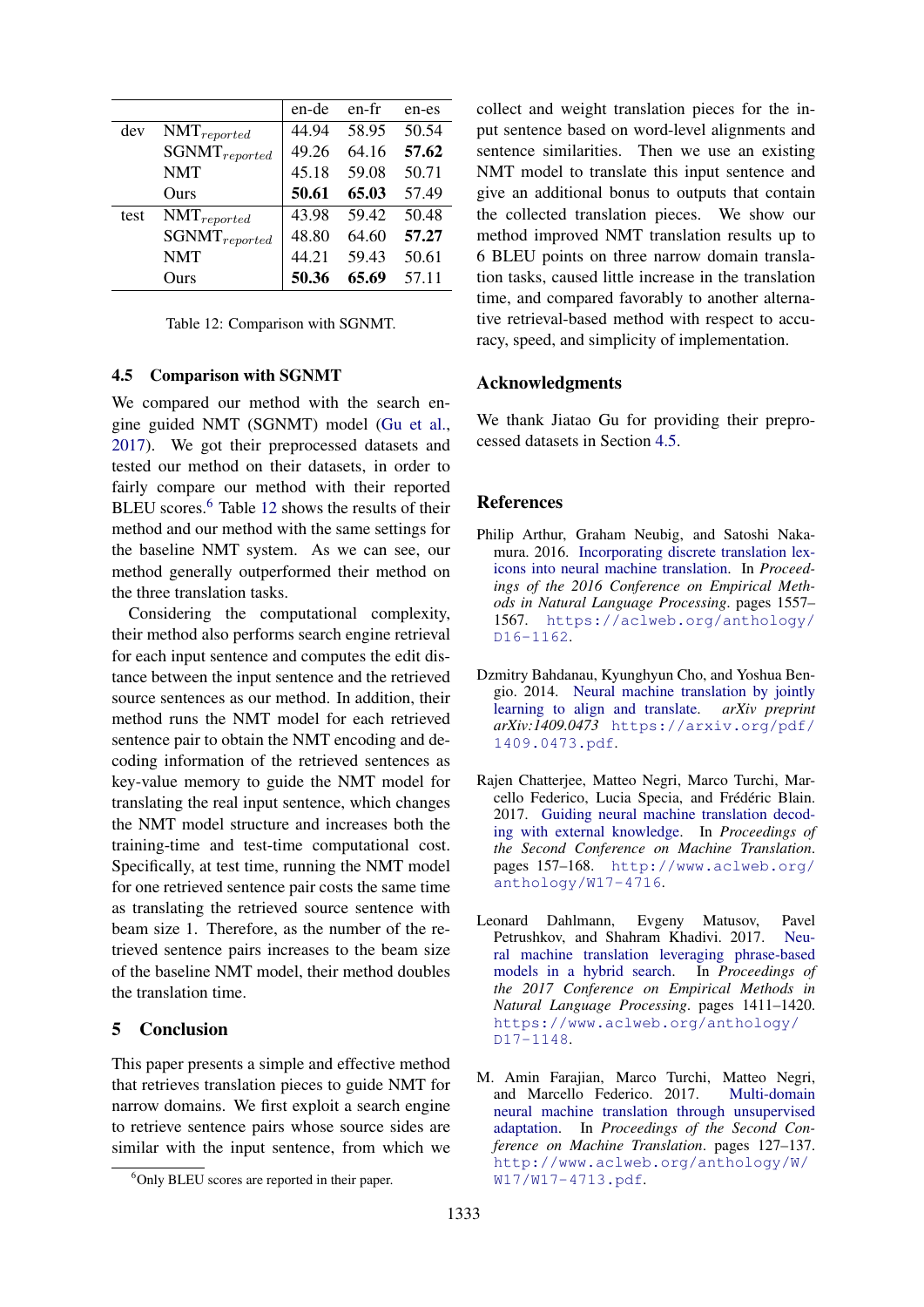- Ulrich Germann. 2015. Sampling phrase tables for the moses statistical machine translation system. *The Prague Bulletin of Mathematical Linguistics* 104(1):39–50. https://ufal.mff. cuni.cz/pbml/104/art-germann.pdf.
- Gregory Grefenstette. 1999. The world wide web as a resource for example-based machine translation tasks. In *Proceedings of the ASLIB Conference on Translating and the Computer*. volume 21. http://www.mt-archive.info/ Aslib-1999-Grefenstette.pdf.
- Jiatao Gu, Yong Wang, Kyunghyun Cho, and Victor OK Li. 2017. Search engine guided non-parametric neural machine translation. *arXiv preprint arXiv:1705.07267* https: //arxiv.org/pdf/1705.07267.pdf.
- Wei He, Zhongjun He, Hua Wu, and Haifeng Wang. 2016. Improved neural machine translation with smt features. In *AAAI*. pages 151–157. https: //www.aaai.org/ocs/index.php/AAAI/ AAAI16/paper/view/12189/11577.
- Łukasz Kaiser, Ofir Nachum, Aurko Roy, and Samy Bengio. 2017. Learning to remember rare events. *arXiv preprint arXiv:1703.03129* https: //arxiv.org/pdf/1703.03129.pdf.
- Philipp Koehn, Hieu Hoang, Alexandra Birch, Chris Callison-Burch, Marcello Federico, Nicola Bertoldi, Brooke Cowan, Wade Shen, Christine Moran, Richard Zens, Chris Dyer, Ondrej Bojar, Alexandra Constantin, and Evan Herbst. 2007. Moses: Open source toolkit for statistical machine translation. In *Proceedings of the 45th Annual Meeting of the Association for Computational Linguistics Companion Volume Proceedings of the Demo and Poster Sessions*. pages 177–180. http://www.aclweb. org/anthology/P07-2045.
- Philipp Koehn and Rebecca Knowles. 2017. Six challenges for neural machine translation. In *Proceedings of the First Workshop on Neural Machine Translation*. pages 28–39. http://www. aclweb.org/anthology/W17-3204.
- Philipp Koehn, Franz Josef Och, and Daniel Marcu. 2003. Statistical phrase-based translation. In *Proceedings of the 2003 Conference of the North American Chapter of the Association for Computational Linguistics on Human Language Technology-Volume 1*. pages 48–54. http://www.aclweb. org/anthology/N/N03/N03-1017.pdf.
- Xiaoqing Li, Jiajun Zhang, and Chengqing Zong. 2016. One sentence one model for neural machine translation. *arXiv preprint arXiv:1609.06490* https: //arxiv.org/pdf/1609.06490.pdf.
- Adam Lopez. 2007. Hierarchical phrase-based translation with suffix arrays. In *Proceedings of the 2007 Joint Conference on Empirical Methods in Natural Language Processing and Computational*

*Natural Language Learning (EMNLP-CoNLL)*. pages 976–985. http://www.aclweb.org/ anthology/D/D07/D07-1104.

- Makoto Nagao. 1984. A framework of a mechanical translation between japanese and english by analogy principle. *Artificial and human intelligence* pages 351–354. http://www.mt-archive.info/ Nagao-1984.pdf.
- Toan Q Nguyen and David Chiang. 2017. Improving lexical choice in neural machine translation. *arXiv preprint arXiv:1710.01329* https: //arxiv.org/pdf/1710.01329.pdf.
- Franz Josef Och and Hermann Ney. 2003. A systematic comparison of various statistical alignment models. *Computational linguistics* 29(1):19– 51. http://www.aclweb.org/anthology/ J/J03/J03-1002.pdf.
- Rico Sennrich, Barry Haddow, and Alexandra Birch. 2016a. Edinburgh neural machine translation systems for WMT 16. In *Proceedings of the First Conference on Machine Translation*. pages 371–376. http://www.aclweb.org/ anthology/W/W16/W16-2323.pdf.
- Rico Sennrich, Barry Haddow, and Alexandra Birch. 2016b. Neural machine translation of rare words with subword units. In *Proceedings of the 54th Annual Meeting of the Association for Computational Linguistics (Volume 1: Long Papers)*. pages 1715–1725. http://www.aclweb.org/ anthology/P/P16/P16-1162.pdf.
- Felix Stahlberg, Adria de Gispert, Eva Hasler, and ` Bill Byrne. 2017. Neural machine translation by minimising the Bayes-risk with respect to syntactic translation lattices. In *Proceedings of the 15th Conference of the European Chapter of the Association for Computational Linguistics: Volume 2, Short Papers*. pages 362–368. http://www.aclweb. org/anthology/E/E17/E17-2058.pdf.
- Yaohua Tang, Fandong Meng, Zhengdong Lu, Hang Li, and Philip LH Yu. 2016. Neural machine translation with external phrase memory. *arXiv preprint arXiv:1606.01792* https://arxiv.org/pdf/ 1606.01792.pdf.
- Masao Utiyama, Graham Neubig, Takashi Onishi, and Eiichiro Sumita. 2011. Searching translation memories for paraphrases. In *Machine Translation Summit*. volume 13, pages 325–331. http://mt-archive.info/ MTS-2011-Utiyama.pdf.
- Rui Wang, Andrew Finch, Masao Utiyama, and Eiichiro Sumita. 2017a. Sentence embedding for neural machine translation domain adaptation. In *Proceedings of the 55th Annual Meeting of the Association for Computational Linguistics (Volume 2: Short Papers)*. pages 560–566. http:// aclweb.org/anthology/P17-2089.